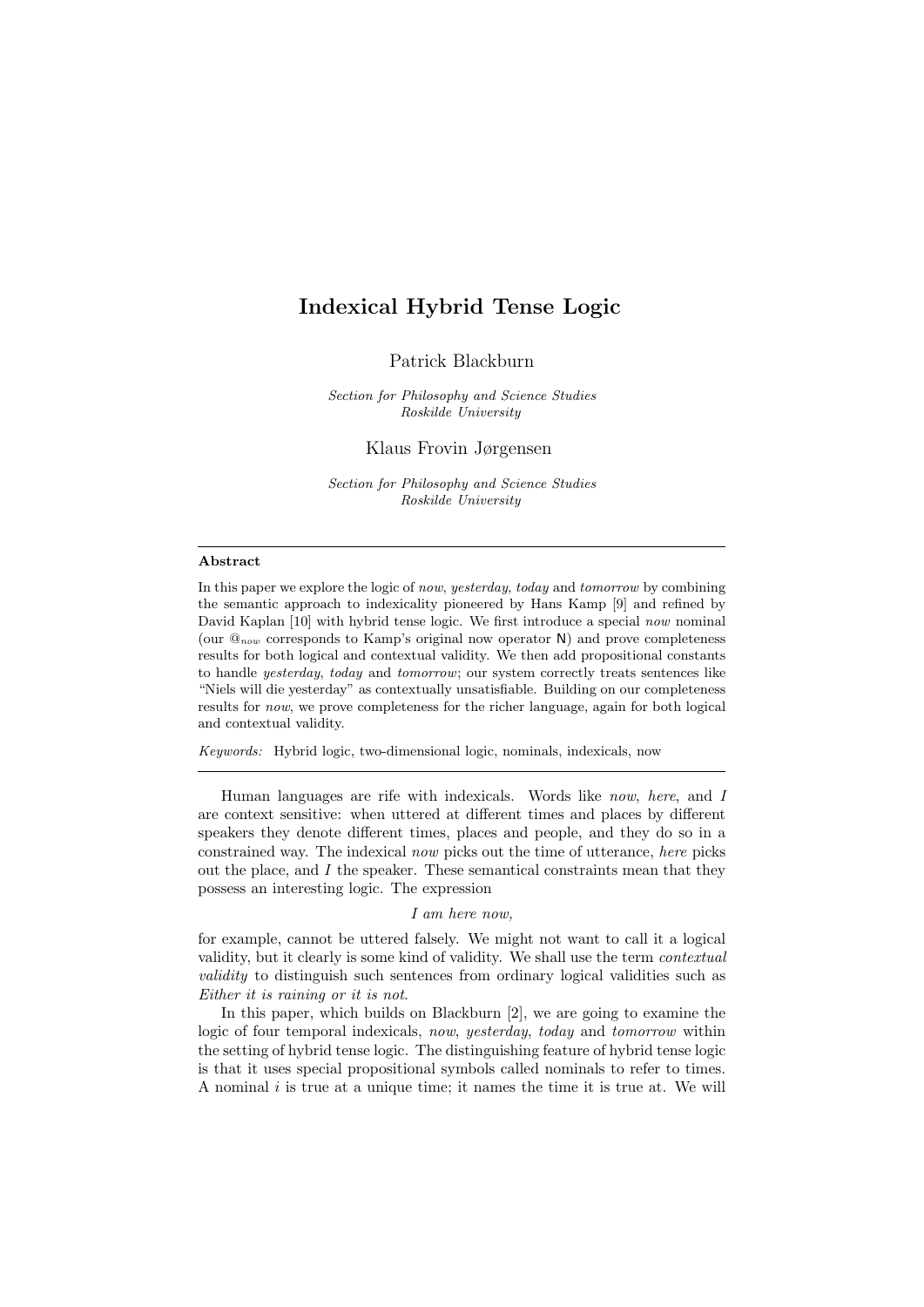#### Blackburn and Jørgensen 145

treat now as a special nominal that is true at a contextually determined utterance time, and view yesterday, today and tomorrow as propositional constants true at unbroken stretches of time correctly aligned around this special point. The contextual semantics of these indexicals will be handled by the method pioneered by Hans Kamp in Formal Properties of 'Now' [\[9\]](#page-14-0), and refined and extended by David Kaplan in Demonstratives [\[10\]](#page-14-1). Indeed, the present paper could be described as "Hybrid Logic meets Kamp-Kaplan semantics".

This meeting has two main advantages. The first is semantic. Hybridization enables us to perspicuously capture a number of important facts about indexicals and their interaction with the tenses. Consider, for example

#### Niels will die yesterday.

This is contextually incoherent. It cannot be truthfully uttered in any context because of the clash between the indexical yesterday (which places the dying in the past, namely sometime during yesterday) and the tensed verb will die which places the dying in the future. We shall represent this sentence as

## F(yesterday ∧ Niels-die)

and our semantics will guarantee that this formula cannot be satisfied in any context of utterance in any model, which is just as it should be.

The second advantage is logical. The literature on hybrid logic contains many general results on completeness and other topics; these results (which were proved for ordinary nominals) can be straightforwardly adapted to deal with the logic of *now*, and doing so sheds interesting light on results such as Kamp's eliminability result for his N operator. Moreover, once the logics of now have been captured, it is straightforward to build on them to capture the logics of yesterday, today and tomorrow. Indeed, by the end of the paper it should be clear that what we are presenting is not so much a particular logic of indexicality as a framework for modeling indexicality in a wide range of modal logics and languages.

## 1 Basic hybrid tense logic

The basic idea behind hybrid logic is to introduce a second sort of atomic symbol, nominals. Thus the point of departure for our work is a two-sorted language  $\mathcal L$  which contains a countable set  $\Phi = \{p, q, r, ...\}$  of propositional symbols and another (disjoint) countable set of nominals  $\Omega = \{i, j, k, \ldots\}$ . These are our atomic symbols. Our tense logic will be diamond-based: there is a diamond  $P$  for looking backwards in time, a diamond  $F$  for looking forwards, and for each nominal i an  $\mathbb{Q}_i$ -operator. Formulas of  $\mathcal L$  are built as follows:

$$
\phi ::= i \mid p \mid \bot \mid \neg \phi \mid \phi \land \psi \mid P\phi \mid F\phi \mid @_{i}\phi.
$$

We define  $H\phi$  to be  $\neg P\neg \phi$  and  $G\phi$  to be  $\neg F\neg \phi$ . A formula is said to be *pure* if its only atomic subformulas are nominals. Note that nominals can occur either as subscripts to @ ("in operator position") or as formulas in their own right ("in formula position").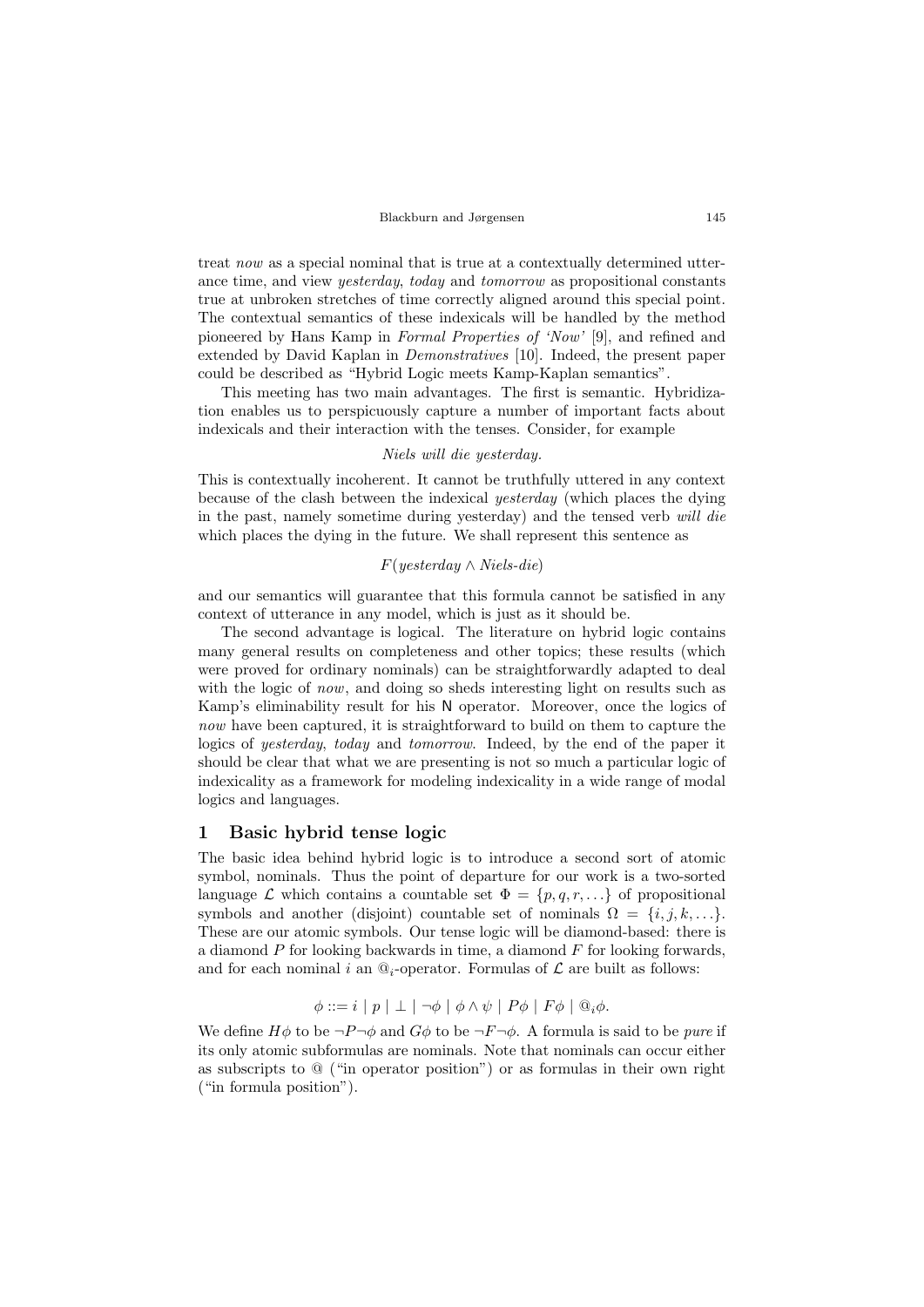The semantics for the basic hybrid tense logic is given by interpreting formulas of  $\mathcal L$  in models based on a frame  $(T, R)$  together with a valuation V. Here  $T$  is a non-empty set and  $R$  is a binary relation. The elements of  $T$  are thought of as points of time and the relation  $R$  as the temporal flow.  $P$  searches backwards along this relation (into the past) whereas  $F$  searches forward (into the future). The valuation  $V$  distributes information over the frame, thus  $V$  takes atomic formulas to subsets of  $T$  and it satisfies the following two conditions:

- (i)  $V(p)$  is a subset of T, when  $p \in \Phi$ ,
- (ii)  $V(i)$  is a singleton subset of T, when  $i \in \Omega$ .
- We say that t is the denotation of i under V iff  $t \in V(i)$ .

Satisfiability in a model is defined in the usual way as a relation which obtains between a model  $\mathfrak{m}$ , a point t in the model, and a formula  $\phi$ :

```
\mathfrak{m}, t \models \bot never
\mathfrak{M}, t \models a iff a is atomic and t \in V(a)m, t \models \neg \phi iff m, t \not\models \phi\mathfrak{m}, t \models \phi \land \psi \text{ iff } \mathfrak{m}, t \models \phi \text{ and } \mathfrak{m}, t \models \psi\mathfrak{M}, t \models P\phi iff for some t', t'Rt and \mathfrak{M}, t' \models \phi\mathfrak{M}, t \models F\phi iff for some t', tRt' and \mathfrak{M}, t' \models \phi\mathfrak{M}, t \models \mathbb{Q}_i \phi \text{ iff } \mathfrak{M}, t' \models \phi \text{ and } t' \in V(i).
```
A formula  $\phi$  is true in  $\mathfrak{M} = (T, R, V)$  when for all points  $t \in T$  we have that  $\mathfrak{m}, t \models \phi$ . A formula is *logically valid* if it is true in all models.

The set of logically valid formulas (the basic hybrid tense logic) is called  $K_h^t$ . This logic can be proof theoretically characterized in a number of ways, for example via Hilbert systems [\[4\]](#page-14-3), via natural deduction systems [\[6\]](#page-14-4), or via tableau systems [\[3,](#page-14-5)[5\]](#page-14-6). In this paper we shall use a tableau system; see the Appendix for details. For this system we have:

<span id="page-2-0"></span>**Theorem 1.1 (Basic Completeness)** Any set of formulas in  $\mathcal{L}$  that is  $K_h^t$ . consistent is satisfiable in a model. Moreover, if  $\Pi$  is some set of pure  $\mathcal L$ -axioms, then any set of formulas which is  $K_h^t$  +  $\Pi$ -consistent is satisfiable in a model based on a frame satisfying the frame properties defined by Π.

Note that this is not one, but many, completeness theorems. In our definition of the semantics, we imposed no restrictions on the relation  $R$ . However, given that we think of  $R$  as the flow of time, it would be natural to impose additional demands such as transitivity and irreflexivity. Theorem [1.1](#page-2-0) tells us that if the required constraints can be expressed by a pure formula, then adding that formula as an axiom to  $K_h^t$  automatically yields completeness with respect to these properties. For example,  $\mathbb{Q}_i \neg Fi$  and  $FFi \to Fi$  express, respectively, the properties of irreflexivity and transitivity. Hence (as both formulas are pure) adding them as axioms to  $K_h^t$  yields a tableau system that is complete with respect to the class of frames in which  $R$  is a strict partial order.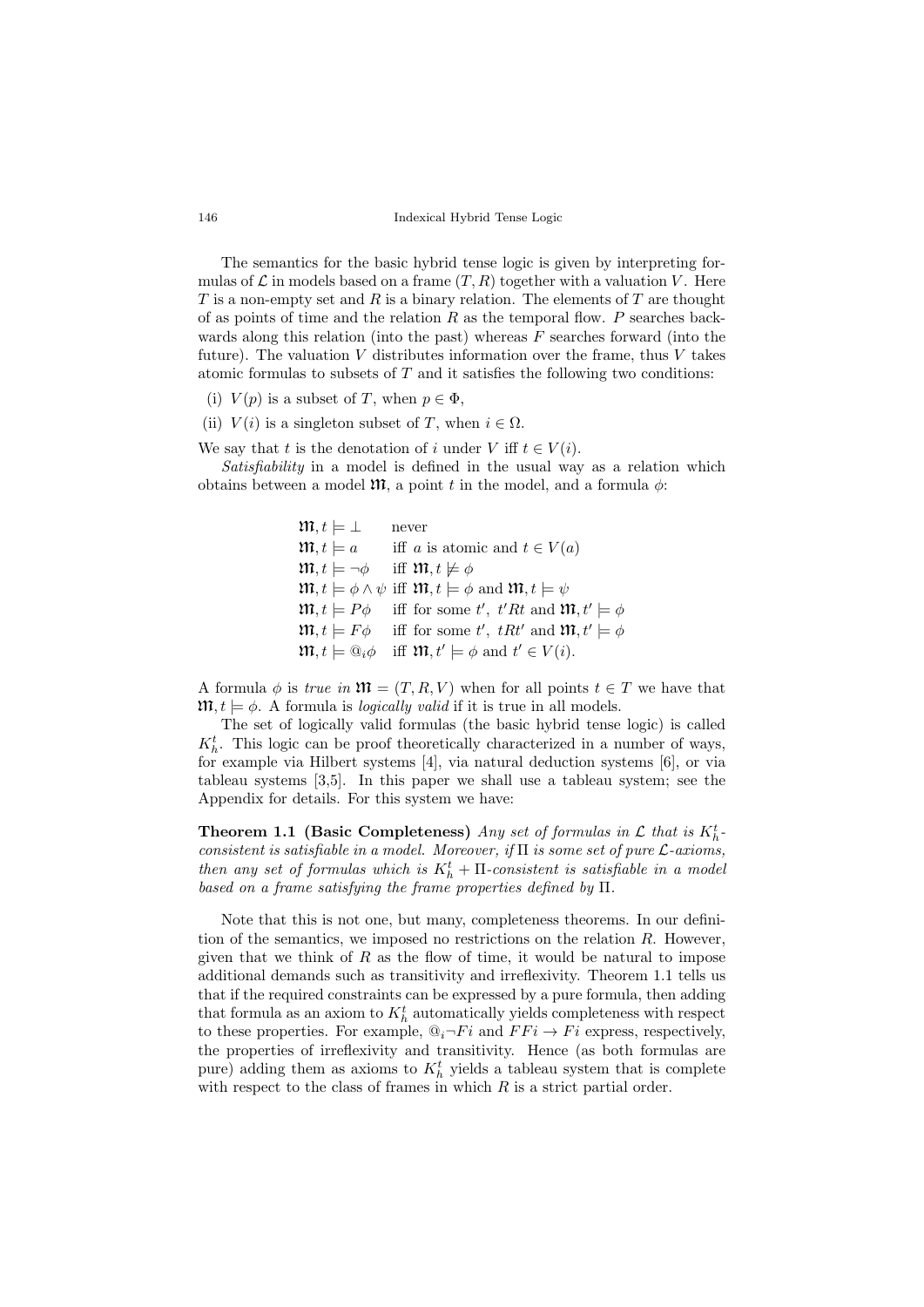## 2 Adding now

Our first step is to extend  $\mathcal L$  with the atomic symbol now to obtain  $\mathcal L(now)$ . The new symbol is in essence a nominal, but it is a very special one with a very special (indexical) meaning. So with the introduction of now we have three sorts of atomic formulas: the propositional symbols  $\Phi$ , the ordinary nominals  $\Omega$ , and the indexical now. The formulas of  $\mathcal{L}(now)$  are built as follows:

 $\phi ::= now \mid i \mid p \mid \perp \mid \neg \phi \mid \phi \wedge \psi \mid P\phi \mid F\phi \mid @_{now}\phi \mid @_{i}\phi.$ 

Models for  $\mathcal{L}(now)$  will be contextualized versions of the ordinary models presented in the previous section. A contextual model  $\mathfrak{M}$  is a 5-tuple

$$
\mathfrak{M} = (T, R, V, C, \eta)
$$

where  $(T, R)$  is an ordinary frame, V is a valuation function (to be defined below), C is a non-empty set of contexts, and  $\eta$  is a mapping from contexts to points in T. The function  $\eta$  is crucial: it specifies, for any context  $c \in C$ , what the time (or temporal location) of any utterance in that context is. That is, it tells you, for any context, what your "now" moment is. Thus  $n$  is exactly what Kaplan [\[10\]](#page-14-1) calls the character of "now". As before, the valuation V interprets atomic formulas, but now it does so relative to contexts. Therefore a contextual valuation V takes a pair  $(c, a)$  consisting of a context c and an atom  $a$  and assigns a subset of  $T$  to the pair subject to the following restrictions:

- (i)  $V(c, p)$  is a subset of T, when  $p \in \Phi$ ,
- (ii)  $V(c, i)$  is a singleton subset of T, when  $i \in \Omega$ ,
- (iii)  $V(c, now) = \{\eta(c)\}.$

Note the restriction hard-wired into the semantics of now. This special nominal denotes a singleton, but not just any singleton: in any context  $c$  it denotes the utterance time  $\eta(c)$  in that context. Satisfiability in contextual models is construed as a relation obtaining between four elements: a model  $\mathfrak{M} = (T, R, V, C, \eta)$ , a context c, a point t, and a formula  $\phi$ :

 $\mathfrak{m}, c, t \models \bot$  never  $\mathfrak{M}, c, t \models a$  iff a is atomic and  $t \in V(c, a)$  $\mathfrak{m}$ ,  $c, t \models \neg \phi$  iff  $\mathfrak{m}$ ,  $c, t \not\models \phi$  $\mathfrak{m}, c, t \models \phi \land \psi \text{ iff } \mathfrak{m}, c, t \models \phi \text{ and } \mathfrak{m}, c, t \models \psi$  $\mathfrak{M}, c, t \models P\phi$  iff for some t', t'Rt and  $\mathfrak{M}, c, t' \models \phi$  $\mathfrak{M}, c, t \models F\phi$  iff for some t', tRt' and  $\mathfrak{M}, c, t' \models \phi$  $\mathfrak{M}, c, t \models \mathbb{Q}_a \phi \text{ iff } \mathfrak{M}, c, t' \models \phi \text{ and } t' \in V(c, a), \text{ where } a \text{ is now or } a \in \Omega.$ 

Let's think carefully about what the last clause means when working with the  $\mathcal{Q}_{now}$ -operator. When we evaluate  $\mathcal{Q}_{now}\phi$  at  $(c, t)$  (that is, when we ask whether  $\mathfrak{M}, c, t \models \mathbb{Q}_{now} \phi$  holds) we jump to the point  $\eta(c) \in T$  associated with c and ask whether  $\phi$  is satisfied there relative to context c (recall the intuition that  $\eta(c)$  is the temporal location of any utterance in c). That is: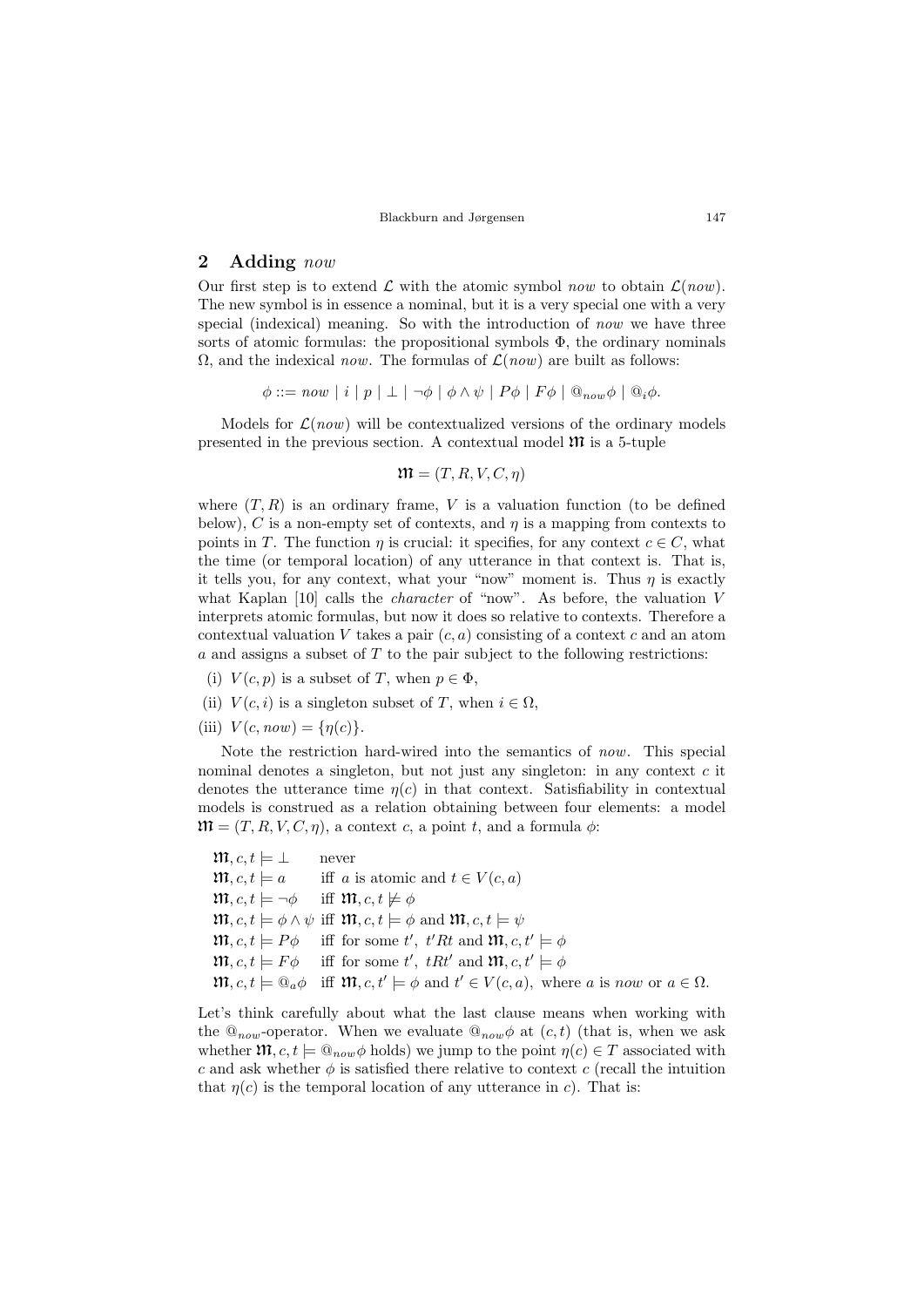$$
\mathfrak{m}, c, t \models \mathbb{Q}_{now} \phi \quad \text{iff} \quad \mathfrak{m}, c, \eta(c) \models \phi.
$$

What about validity? Well, clearly we can generalize our previous definition. We say that  $\phi$  is true in M if for all pairs c, t from M have  $\mathfrak{M}$ ,  $c, t \models \phi$ . And then we say that  $\phi$  is *logically valid* if  $\phi$  is true in all models. This is essentially the regular notion of validity familiar from modal logic.

But the whole point of working with contextualized models is that they support a second notion of validity, contextual validity. We are interested in characterising not only the set of logically valid formulas, but also the set of formulas that are always true whenever they are uttered. To put this more precisely: we say, with respect to  $\mathfrak{M}$ , that  $\phi$  is satisfied in the context c precisely when  $\phi$  in  $\mathfrak{M}$  is satisfied in c at the utterance time of c, that is, whenever

$$
\mathfrak{m}, c, \eta(c) \models \phi.
$$

We say that  $\phi$  is *contextually true in*  $\mathfrak{M}$  when  $\phi$  is satisfied in every context c in  $\mathfrak{M}$ . And  $\phi$  is *contextually valid* if it is contextually true in every model.<sup>[1](#page-4-0)</sup>

Let us consider some examples of contextual validities. Clearly ordinary tautologies from propositional logic are logically valid. And trivially, any formula which is logically valid is also contextually valid. On the other hand, now is not logically valid, but it is contextually valid: given any  $\mathfrak{M}$ , and any c,  $\eta(c)$  is the denotation of now under V in c, That is, for any context c,  $\eta(c) \in V(c, now)$  and so we always have that:

$$
\mathfrak{m},c,\eta(c)\models\mathit{now}
$$

In Kaplan's words: now "cannot be uttered falsely" (Kaplan, 1978, p. 402).

Now for two simple but important model-theoretic properties of contextual semantics with respect to  $\mathcal L$  (recall that  $\mathcal L$  is  $\mathcal L(now)$  without now):

<span id="page-4-3"></span>Lemma 2.1 (Playing with Contexts) All L-formulas are semantically insensitive to contexts:

- <span id="page-4-1"></span>(i) Any ordinary model can be extended to a contextual model which, with respect to L-formulas, is semantically equivalent to the original model.
- <span id="page-4-2"></span>(ii) Moreover, L-formulas are insensitive to how contexts are mapped to moments of time.

**Proof.** Part [\(i\)](#page-4-1). Let  $\mathfrak{M}$  be an ordinary model  $(T, R, V)$  and let  $\mathfrak{M}'$  be  $\mathfrak{M}$ contextualised by  $C = \{c\}$  and  $\eta$  defined by  $\eta(c) = t_1$ , where  $t_1$  is the denotation of  $i_1$  (the first nominal in some enumeration of the nominals) under V. Moreover, let V' be defined by  $V'(c, a) = V(a)$  for any atomic a. With  $\mathfrak{M}' = (T, R, V', C, \eta)$  we have for any formula  $\phi$  of  $\mathcal L$  that:

$$
\mathfrak{m}, t \models \phi \quad \text{iff} \quad \mathfrak{m}', c, t \models \phi.
$$

<span id="page-4-0"></span><sup>&</sup>lt;sup>1</sup> Contextually validity is what Kaplan calls *validity* [\[10,](#page-14-1) p. 547]. This strikes us as confusing. We prefer to use the more explicit *contextual validity* to clearly signal when we are talking about the Kamp-Kaplan notion of validity, and logical validity for regular modal validity.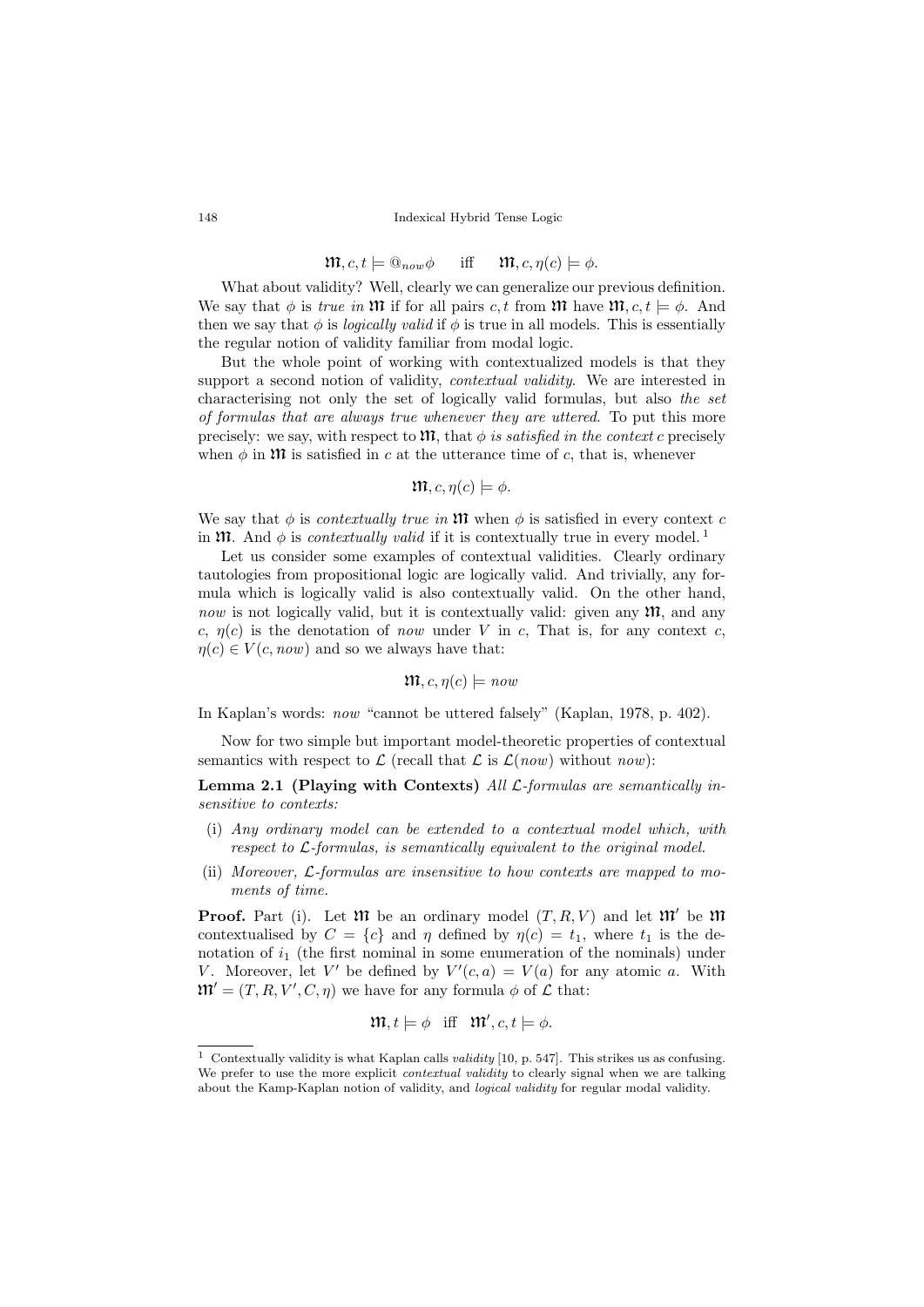The proof is a trivial induction on the complexity of  $\phi$ .

Part [\(ii\)](#page-4-2). Given any model  $\mathfrak{M} = (T, R, V, C, \eta)$  we can replace  $\eta$  with an arbitrary  $\eta'$  having C as domain, resulting in a model  $\mathfrak{M}' = (T, R, V', C, \eta')$ , where  $V'$  is defined by the following:

$$
V'(c,a) = \begin{cases} {\{\eta'(c)\}, \text{ if } a \text{ is now,} \\ V(c,a), \text{ otherwise.} \end{cases}
$$

Then  $\mathfrak{m}$  and  $\mathfrak{m}'$  have the same semantical behaviour with respect to  $\mathcal{L}$ formulas:

$$
\mathfrak{m}, c, t \models \phi \quad \text{iff} \quad \mathfrak{m}', c, t \models \phi.
$$

Once again, the proof is a trivial induction on the structure of  $\mathcal{L}$ -formulas.  $\Box$ 

To conclude this section we briefly discuss Hans Kamp's [\[9\]](#page-14-0) eliminability result for his now operator N (for a succinct overview, see Burgess [\[7\]](#page-14-7)). Expressed in our notation, Kamp's result is for the language of tense logic together with  $\mathbb{Q}_{now}$  (that is, his language contains no ordinary nominals, no ordinary @-operators, and no now nominal). He proved that if a formula containing occurrences of  $\mathbb{Q}_{now}$  is satisfiable at the designated now point (that is,  $\eta(c)$ ), then there is an equivalent  $@_{now}$  free formula satisfiable at that point.

Kamp's result can be viewed as a special case of a more general observation, due to Balder ten Cate [\[8\]](#page-14-8), concerning arbitrary @-operators. Let's first consider the special case of Kamp's language. Suppose that  $\phi$  is a formula in the restricted language just described, and suppose that  $\mathbb{Q}_{now}\psi$  is some subformula occurrence in  $\phi$ . Then (following ten Cate) we observe that:

$$
@_{now}\psi \wedge (\phi @_{now}\psi \leftarrow \top] \vee \phi @_{now}\psi \leftarrow \bot])
$$

is equivalent to  $\phi$ . By iteratively continuing this process we eventually arrive at a formula where no occurrence of  $\mathbb{Q}_{now}$  lies in the scope of any other  $\mathbb{Q}_{now}$  or any tense operator. This longer formula (call it  $\phi^+$ ) is equivalent to  $\phi$ , and hence satisfiable at the utterance time iff  $\phi$  is. And now a simple observation yields Kamp's result: at the utterance time, for any formula  $\theta$  we have  $\mathbb{Q}_{now}\theta \leftrightarrow \theta$ . So replacing each subformula of the form  $\mathbb{Q}_{now}\theta$  in  $\phi^+$  by  $\theta$ , yields an equivalent  $\mathcal{Q}_{now}$ -free formula  $\phi^k$  which is satisfiable at the utterance time iff  $\phi^+$  is.

That gives us the classic Kamp result, but ten Cate's simple argument works for arbitrary  $\mathbb{Q}_i$ -operators, not just for the special case of  $\mathbb{Q}_{now}$ . So it is easy to generalize Kamp's result to the full language of this paper. Suppose we have a formula  $\phi$  of this language. Following ten Cate, we expand our original  $\phi$ to an equivalent  $\phi^+$  with the property that no  $\mathbb{Q}_i$ -operator or  $\mathbb{Q}_{now}$  lies under the scope of any other  $@$ -operator, or  $@_{now}$ , or any tense operator. And then we argue as above: any  $\mathbb{Q}_i$ -operator can be eliminated at the denotation of i using the equivalence  $\mathbb{Q}_i \phi \leftrightarrow \phi$ . Note that this argument does not eliminate nominals (including *now*) that occur in formula position; it simply shows that we can select any operator  $\mathbb{Q}_i$  and eliminate it at the denotation of i.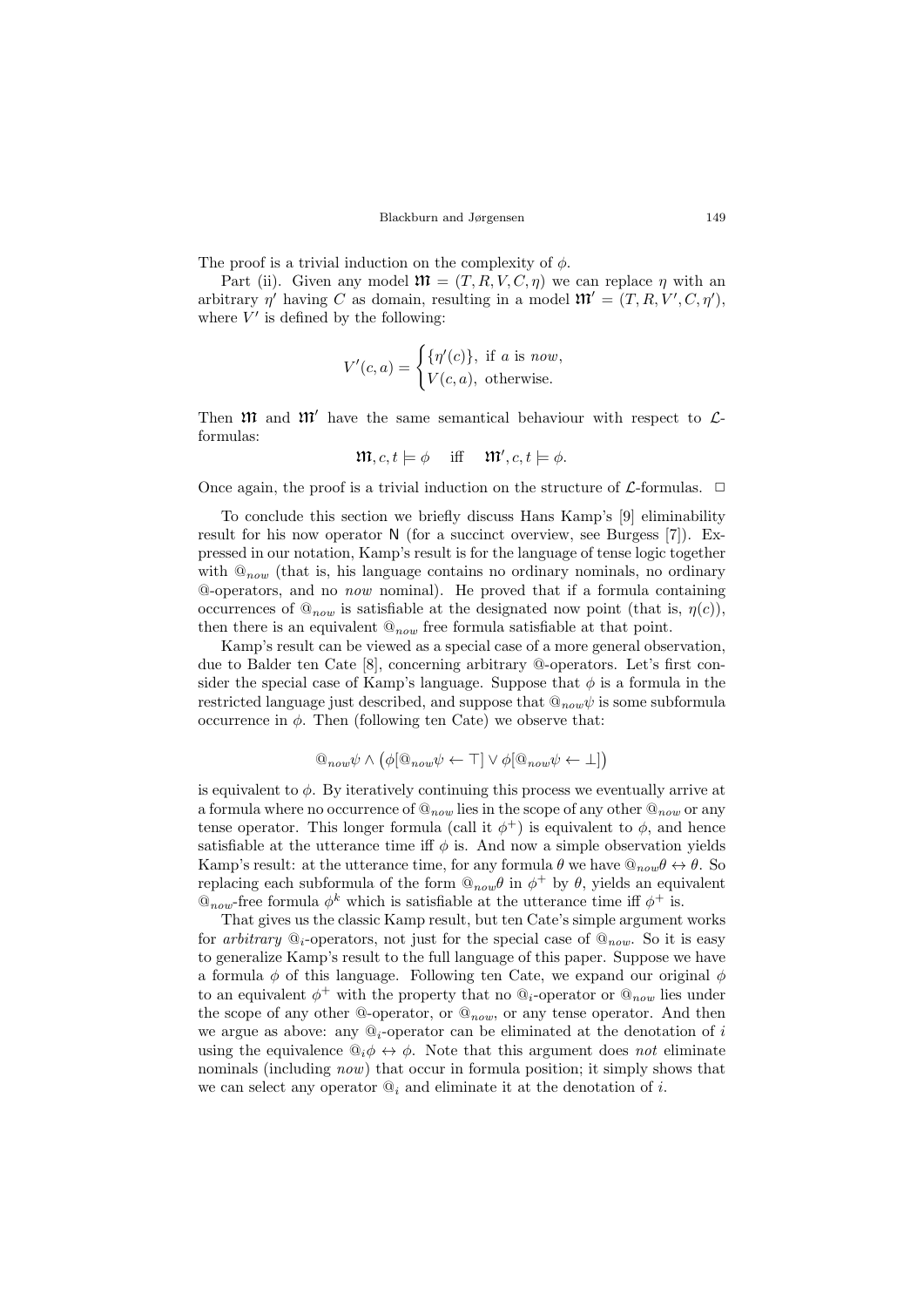## 3 Completeness for now

In this section we are going to look at the two languages  $\mathcal L$  and  $\mathcal L(now)$  with respect to the two different notions of validity given by contextual semantics. That is, we are going to examine four logics and establish the results given in the following matrix:

|                     | $\mathcal{L}(now)$                                         |
|---------------------|------------------------------------------------------------|
| Logical validity    | Logic 1: $K_h^t$ Logic 3: $K_h^t(now)$                     |
| Contextual validity | <b>Logic 2:</b> $K_b^t$ <b>Logic 4:</b> $K_b^t(now) + now$ |

Recall that  $K_h^t$  is the basic hybrid tense logic in language  $\mathcal{L}$ . The logic  $K_h^t$ (now) is obtained by applying the tableau rules of  $K_h^t$  to the formulas of  $\mathcal{L}(now)$  treating now as if it were an ordinary nominal. We'll explain what  $K_h^t(now) + now$  is later in this section.

Our arguments will be semantic. In essence, in the work that follows we are trying to pin down when now behaves like a regular nominal, and when it does not (that is, when its special contextual properties kick in). This information will be valuable when we later add yesterday, today and tomorrow. As a preliminary step, we state the soundness of our tableau system.

A formula is called a *satisfaction statement* if it is either of the form  $\mathbb{Q}_a \phi$ or  $\neg \mathbb{Q}_a \phi$ , where a is now or an ordinary nominal. If  $\Sigma$  is a set of satisfaction statements and  $\mathfrak{M}$  is a contextual model, then we say that  $\Sigma$  is satisfied by label in  $\mathfrak M$  if there is a context c such that for every formula in  $\Sigma$ :

- (i) If  $\mathbb{Q}_a \phi \in \Sigma$  then  $\mathfrak{M}, c, \overline{a} \models \phi$ ,
- (ii) If  $\neg \mathbb{Q}_a \phi \in \Sigma$  then  $\mathfrak{M}, c, \overline{a} \not\models \phi$ ,

where  $\bar{a}$  is the denotation of a under V in c.

**Lemma 3.1 (Soundness)** For any set of satisfaction statements  $\Sigma$  in  $\mathcal{L}(now), if \Sigma is satisfiable by label, then so is at least one of the sets obtained$ by applying any rule of  $K_h^t(now)$  to  $\Sigma$ . Hence both  $K_h^t(now)$  and its subsystem  $K_h^t$  are sound.

Proof. Proving this requires essentially nothing beyond the soundness proof for ordinary semantics given in Blackburn [\[3\]](#page-14-5). The basic point is that as far as tableaux rules are concerned, now behaves much like an ordinary nominal.  $\Box$ 

## Logically and contextually valid formulas in  $\mathcal L$

Let's turn to completeness. Our first result should not be a surprise. It says that  $K_h^t$  captures logical validity in  $\mathcal L$  with respect to contextual semantics.

<span id="page-6-0"></span>**Theorem 3.2**  $K_h^t$  is complete with respect to logically valid  $\mathcal{L}$ -formulas.

**Proof.** Let  $\phi$  be some  $K_h^t$ -consistent  $\mathcal{L}$ -formula. By Theorem [1.1,](#page-2-0)  $\phi$  is satis-fiable in some ordinary model. But then, by Lemma [2.1,](#page-4-3)  $\phi$  is satisfiable in a  $\Box$ contextual model too.  $\Box$ 

But we can also show that, for  $\mathcal{L}, K_h^t$  is still the complete tableau system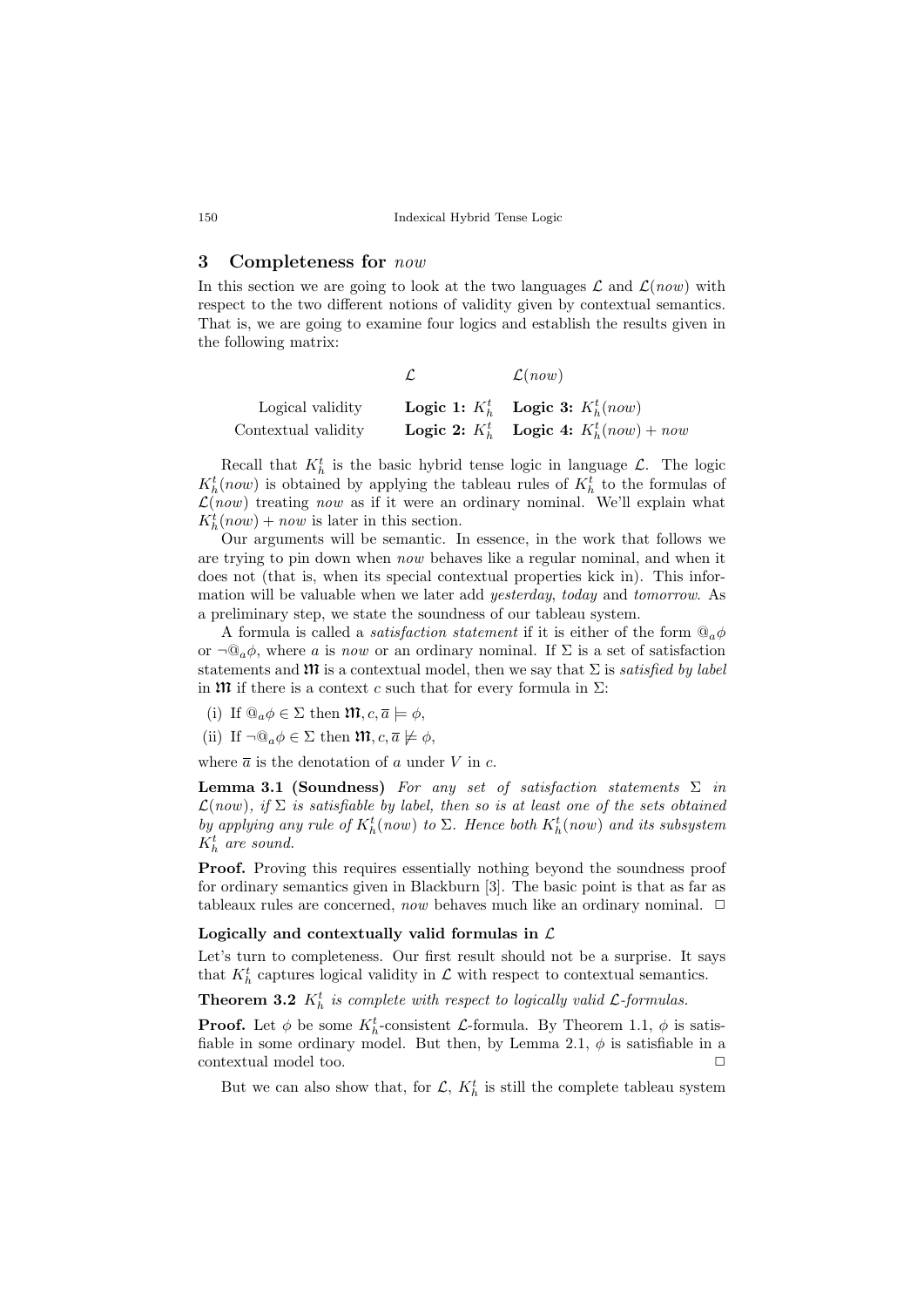when we turn from logical validity to contextual validity (recall that a formula  $\phi$ is contextually valid iff for all  $\mathfrak{M}$  and all c,  $\mathfrak{M}$ , c,  $\eta(c) \models \phi$ ). And this should not be surprising either—after all, without *now* in the language, we have nothing that gets to grips with contexts. And that's indeed how things turn out:

**Theorem 3.3**  $K_h^t$  is complete with respect to contextually valid  $\mathcal{L}$ -formulas.

**Proof.** We show that the set of contextually valid  $\mathcal{L}$ -formulas equals the set of logically valid  $\mathcal{L}$ -formulas. Given that, the result follows from Theorem [3.2.](#page-6-0)

Suppose for the sake of contradiction that  $\phi$  in  $\mathcal L$  is contextually valid but not logically valid. Then there is a model  $\mathfrak{M} = (T, R, V, C, \eta)$ , a context c, and a point t such that  $\mathfrak{M}, c, t \not\models \phi$ . Define  $\eta' : C \to T$  to be constantly t and replace  $\eta$  in the definition of V by  $\eta'$  to obtain  $\mathfrak{M}' = (T, R, V', C, \eta')$ . As formulas in  $\mathcal L$ are insensitive to how contexts are mapped to moments in time (Lemma [2.1.](#page-4-3)[ii\)](#page-4-2) we have  $\mathfrak{m}'$ ,  $c, \eta'(c) \not\models \phi$  which contradicts the contextual validity of  $\phi$ .

Summing up, we have established the results in the left-hand column of our matrix:  $K_h^t$  is both **Logic 1** and **Logic 2**. Time to turn to  $\mathcal{L}(now)$ .

#### Logically and contextually valid formulas in  $\mathcal{L}(now)$

The tableau system  $K_h^t(now)$  in  $\mathcal{L}(now)$ —where now is treated as an ordinary nominal—will characterise the logically valid  $\mathcal{L}(now)$ -formulas. The contextually valid formulas, however, will be characterised by  $K_h^t(now)$  together with the formula now regarded as a single axiom; we call the tableau system embodying this idea  $K_h^t(now) + now$ . More precisely, an  $\mathcal{L}(now)$ -formula  $\phi$  is provable in  $K_h^t(now) + now$  if and only if there is a finite closed tableau whose root node is  $\mathbb{Q}_i(now \wedge \neg \phi)$  where i does not occur in  $\phi$ . The idea is to enforce i to denote both the utterance time and the point where  $\phi$  must be falsified; if we can't falsify  $\phi$  at the utterance time then it must be contextually valid.<sup>[2](#page-7-0)</sup> In order to prove that these two systems characterise the two different notions of validities we need some technicalities regarding substitutions. Moreover, until now, we have worked with fixed sets of propositional symbols  $\Phi$  and nominals  $\Omega$ , but in the proofs that follow we shall need a nominal not in  $\Omega$ . Thus, for the rest of this section, let  $j$  be a fresh nominal not in this set, and let our tableau system in  $\mathcal L$  extended with nominal j be called  $K_h^t(j)$ . Finally, we'll use the following notation: if in  $\phi$  we uniformly substitute  $\rho$  for  $\psi$  we obtain  $\phi[\psi \leftarrow \rho]$ .

<span id="page-7-1"></span>Lemma 3.4 (Playing with Substitutions) With regard to satisfiability and consistency, now is just a nominal:

- (i) If  $\phi$  in  $\mathcal L$  is satisfiable at a pair  $(c, t)$  from a model  $\mathfrak M$ , then now can be uniformly substituted for any nominal i in  $\phi$  and the resulting formula  $\phi[i \leftarrow now]$  is also satisfiable at  $(c, t)$  at a model  $\mathfrak{M}'$  which differs from  $\mathfrak{M}$ only in the value it assigns to now .
- (ii) Given any formula  $\phi$  of  $\mathcal{L}(now)$ ,  $\phi$  is  $K_h^t(now) + now-consistent if and$ only if  $j \wedge \phi[now \leftarrow j]$  is  $K_h^t(j)$ -consistent.

<span id="page-7-0"></span><sup>&</sup>lt;sup>2</sup> In practice, when proving formulas in  $K_h^t(now) + now$  we build a tableau whose root node is  $\mathbb{Q}_i$  now and whose second node is  $\neg \mathbb{Q}_i \phi$ , thereby saving two steps.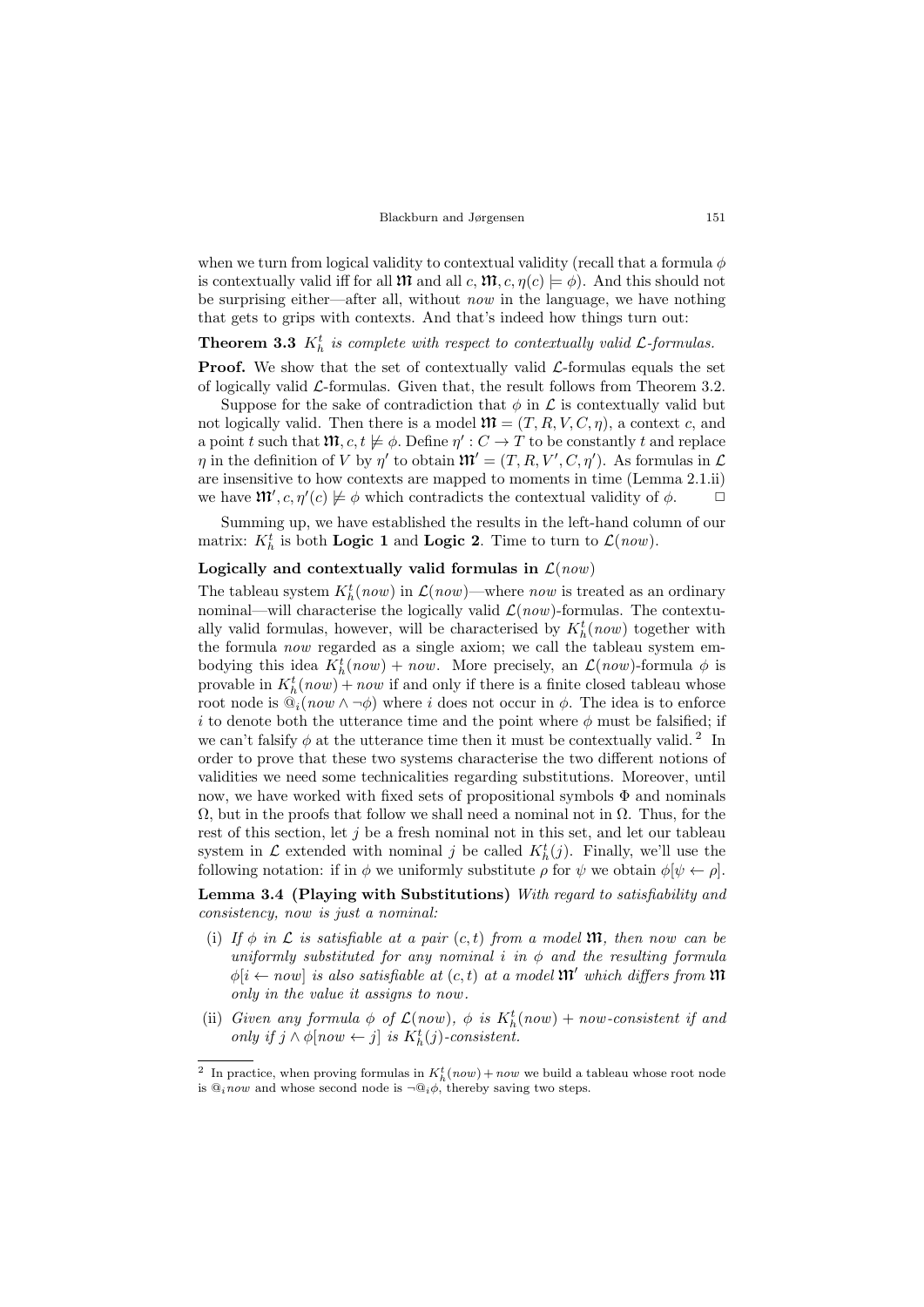(iii) Given any formula  $\phi$  of  $\mathcal{L}(now)$ , if  $\mathfrak{M}, c, \eta(c) \models j \land \phi[now \leftarrow j]$  then  $\mathfrak{M}, c, \eta(c) \models now \wedge \phi.$ 

**Proof.** Part (i). Suppose  $\phi$  in  $\mathcal{L}$  is satisfiable in  $\mathfrak{M} = (T, R, V, C, \eta)$  and suppose i is a nominal in  $\phi$ . As  $\phi$  is insensitive to contexts we simply take some context  $c$  and ask what the denotation of  $i$  under  $V$  in context  $c$  is. Suppose it is t'. We let  $\eta'$  be constantly t' and let V' just be V with  $\eta$  replaced by  $\eta'$ . For  $\mathfrak{M}' = (T, R, V', C, \eta')$  it can be proved by an easy induction that for any  $t \in T$  and any subformula  $\psi$  of  $\phi$ :

$$
\mathfrak{m}, c, t \models \psi \quad \text{iff} \quad \mathfrak{m}', c, t \models \psi[i \leftarrow \text{now}].
$$

Part (ii). We first note two simple but useful facts:

- For any  $\psi$  in  $\mathcal{L}(now)$  the formula  $\psi[now \leftarrow j]$  is in  $\mathcal{L}(j)$  and j only occurs where it has replaced *now*.
- If  $\psi$  is a formula in  $\mathcal{L}(i)$  then  $\psi[i \leftarrow now]$  is in  $\mathcal{L}(now)$ , and now occurs only in  $\psi[i \leftarrow now]$  where it has replaced j.

Hence part (ii) follows easily. For suppose  $j \wedge \phi[now \leftarrow j]$  is  $K_h^t(j)$ -consistent. Then any tableau having  $\mathbb{Q}_i(j \wedge \phi[now \leftarrow j])$  as root node will contain an open branch. Therefore there cannot be a closed tableau in  $K_h^t(now) + now$ with  $\mathbb{Q}_i(now \wedge \phi)$  at the root, as this could be turned into a closed tableau for  $\mathbb{Q}_i(j \wedge \phi[now \leftarrow j])$  by uniformly substituting j for now. And conversely, if  $\phi$  in  $\mathcal{L}(now)$  is  $K^t_h(now) + now$ -consistent, then any tableau for  $\mathbb{Q}_i(now \wedge \phi)$ will contain an open branch. So there cannot be closed tableau in  $K_h^t(j)$  with  $\mathbb{Q}_i(j \wedge \phi[now \leftarrow j])$  at the root either.

Part (iii). Given the assumption that  $\mathfrak{M}, c, \eta(c) \models j \land \phi[now \leftarrow j]$  it is easy to prove, that for any subformula  $\psi$  of  $\phi$ 

$$
\mathfrak{m}, c, \eta(c) \models \psi[now \leftarrow j] \quad \text{iff} \quad \mathfrak{m}, c, \eta(c) \models \psi.
$$

For the atomic case the claim is completely trivial for all atomic formulas except when  $\psi$  is now. But then  $\mathfrak{M}, c, \eta(c) \models i$  iff  $\mathfrak{M}, c, \eta(c) \models now$  as we are working under the assumption that j denotes  $\eta(c)$  under V in context c. The induction step then follows trivially except for when  $\psi$  is  $\mathcal{Q}_{now}\theta$ . But again, this follows by assumption as j and now both denote  $\eta(c)$  under V in context c.  $\Box$ 

**Theorem 3.5**  $K_h^t(now)$  is complete with respect to the logically valid formulas in contextual semantics.

**Proof.** Let  $\phi$  be a formula of  $\mathcal{L}(now)$  and suppose  $\phi$  is  $K_h^t(now)$ -consistent. Let i be the first nominal not occurring in  $\phi$  and substitute i for now in  $\phi$ . Clearly  $\phi[now \leftarrow i]$  is  $K_h^t(now)$ -consistent, thus by Theorem [3.2](#page-6-0)  $\phi[now \leftarrow i]$ has a model. We then apply Lemma [3.4.](#page-7-1)i to get the required model for  $\phi$ .  $\Box$ 

**Theorem 3.6**  $K_h^t(now) + now$  is complete with respect to the contextually valia formulas in contextual semantics.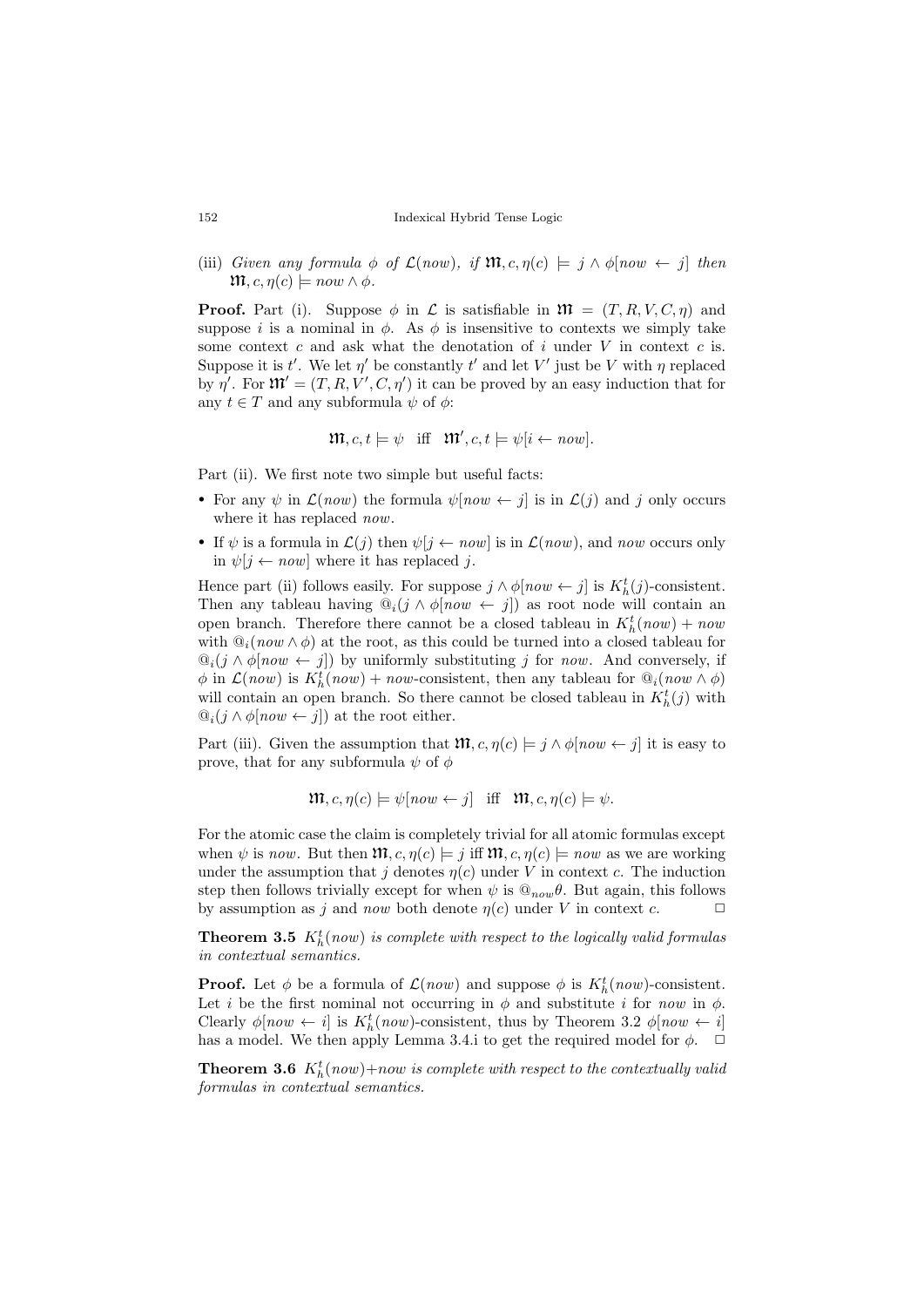**Proof.** Suppose  $\phi$  in  $\mathcal{L}(now)$  is  $K_h^t(now) + now$ -consistent. By Lemma [3.4.](#page-7-1)ii,  $j \wedge \phi[now \leftarrow j]$  is  $K_h^t(j)$ -consistent, hence by Theorem [3.2](#page-6-0) there is a model  $\mathfrak{M} = (T, R, V, C, \eta)$  such that:

$$
\mathfrak{m}, c, t \models j \land \phi \left[ now \leftarrow j \right].
$$

As  $\phi[now \leftarrow j]$  does not contain now, it is insensitive to the way C is mapped on T (Lemma [2.1.](#page-4-3)[ii\)](#page-4-2). We then do the usual trick of defining  $\eta'$  to be constantly t, and this induces the usual V' obtained from V by replacing  $\eta$  by  $\eta'$ . We let  $\mathfrak{M}' = (T, R, V', C, \eta')$  and obtain:

$$
\mathfrak{m}', c, \eta'(c) \models j \land \phi[now \leftarrow j].
$$

By Lemma [3.4.](#page-7-1)iii,  $now \wedge \phi$ , and thus  $\phi$ , is satisfiable at  $c, \eta'(c)$  in  $\mathfrak{M}'$  too.  $\Box$ 

We end our discussion of *now* with a general theorem.

<span id="page-9-3"></span>**Theorem 3.7** Let  $\Lambda$  be  $K_h^t$  extended with pure axioms, and  $\Lambda$  + now be its contextualized counterpart. Then:

- <span id="page-9-0"></span>(i)  $\Lambda$ +now is contextually complete with respect to the same classes of models as that  $\Lambda$  is logically complete for.
- <span id="page-9-1"></span>(ii)  $\Lambda$ -satisfiability has the same complexity as  $\Lambda$  + now satisfiability.
- <span id="page-9-2"></span>(iii) There is a terminating tableau system for  $\Lambda$ +now iff there is a terminating tableau system for Λ.

Proof. Part [\(i\)](#page-9-0) is essentially the standard result, Theorem [1.1,](#page-2-0) from hybrid logic: pure axioms restrict us to the appropriate model classes, and adding *now* does not effect this, as satisfiability in a contextual model for any  $\phi$  in  $\mathcal{L}(now)$ can be reduced to satisfiability of  $\phi$ [now  $\leftarrow j$ ] in an ordinary model (where j is fresh). As for Parts [\(ii\)](#page-9-1) and [\(iii\)](#page-9-2), it follows by our results above that finding a satisfying model (or a terminating tableau) for  $\mathbb{Q}_i(now \wedge \phi)$  amounts to finding a satisfying model (or a terminating tableau) for  $\mathbb{Q}_j(j \wedge \phi \vert now \leftarrow j]$ ), where j is a fresh nominal.  $\Box$ 

## 4 Adding yesterday, today and tomorrow

Let's extend  $\mathcal{L}(now)$  with three symbols: *yesterday*, *today* and *tomorrow*. Like now these are indexicals, but they are not nominals. Rather, they are special propositional symbols: each denotes a "daylike" set of points correctly positioned in the model with respect to the utterance time. So the formulas of  $\mathcal{L}(now, yesterday, today, tomorrow)$  are formed like those of  $\mathcal{L}(now)$ , except that we can use yesterday, today and tomorrow as atomic symbols. It's perhaps worth emphasizing that these three new symbols only occur in formula position, never in operator position; they are not nominals, and @ requires nominals as subscripts.

What about models? The key point is to add further structure to contexts. Until now, the only structure on contexts has been the function  $\eta$  which returns the utterance time. Here we will add three further functions: YESTERDAY,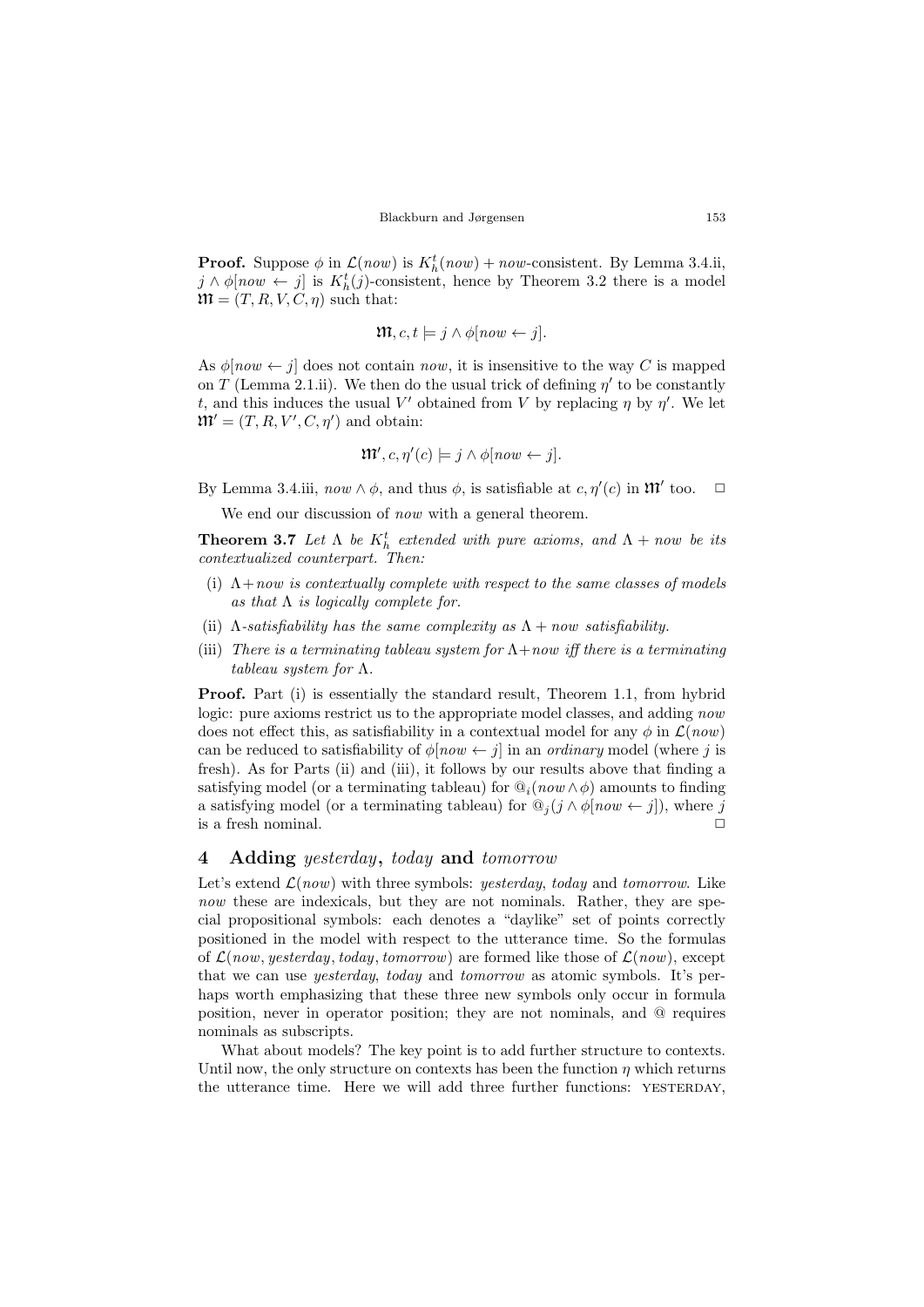today, and tomorrow. These map contexts to sets of times, and we impose a number of constraints. These constraints ensure that the three sets are correctly "contextually placed", with respect to the utterance time  $\eta(c)$  and each other, and that they are sufficiently "daylike". In essence we are specifying what Kaplan calls the character of yesterday, today and tomorrow, and the following diagram shows what we require:



An important remark: we are *not* going to impose any global requirements on  $R$ . It would be easy to insist that  $R$  be irreflexive, transitive, or linear, but we won't do this. Instead, we impose structure locally, that is, on only these three sets of times. Why work this way? For a number of reasons. For a start, working locally means that our approach can be used with very weak tense logics. Moreover, there is no one class of temporal models suitable for every application: philosophers may be torn between Ockhamist and Peircean branching time, semanticists may demand linear time, while computer scientists may want discrete time for some applications and dense or even continuous time for others. We want our analysis to adapt easily to all such demands.

Let's make the pictorial constraints on character explicit. For all  $c \in C$ , YESTERDAY(c), TODAY(c) and TOMORROW(c) are subsets of T such that:

- (i)  $\eta(c) \in \text{TDANY}(c)$ .
- (ii)  $\eta(c)$  is an R-successor of every point in YESTERDAY(c).
- (iii)  $\eta(c)$  is an R-predecessor of every point in TOMORROW $(c)$ .
- (iv) YESTERDAY(c), TODAY(c), and TOMORROW(c) are pairwise disjoint.
- (v) Every point in YESTERDAY(c) R-precedes every point in  $TODAY(c)$ .
- (vi) Every point in  $TODAY(c)$  R-precedes every point in  $TOMORROW(c)$ .
- <span id="page-10-0"></span>(vii) Every point in YESTERDAY(c) R-precedes every point in TOMORROW(c).
- (viii) YESTERDAY(c), TODAY(c), and TOMORROW(c) are all R-convex.
- (ix) If  $t \in \text{YESTERDAY}(c)$  and  $t' \in \text{TODAY}(c)$  and  $tRs$  and  $sRt'$ , then either  $s \in \text{YESTERDAY}(c)$  or  $s \in \text{TODAY}(c)$ .
- (x) If  $t \in \text{TDAY}(c)$  and  $t' \in \text{TONORROW}(c)$  and  $tRs$  and  $sRt'$ , then either  $s \in \text{TDAY}(c)$  or  $s \in \text{TONORROW}(c)$ .

In the presence of global assumptions about  $R$  (such as irreflexivity and transitivity) this list contains redundancies; for example, we don't need item [vii](#page-10-0) if  $R$  is transitive. Its virtue (as we shall see below) is that even in the absence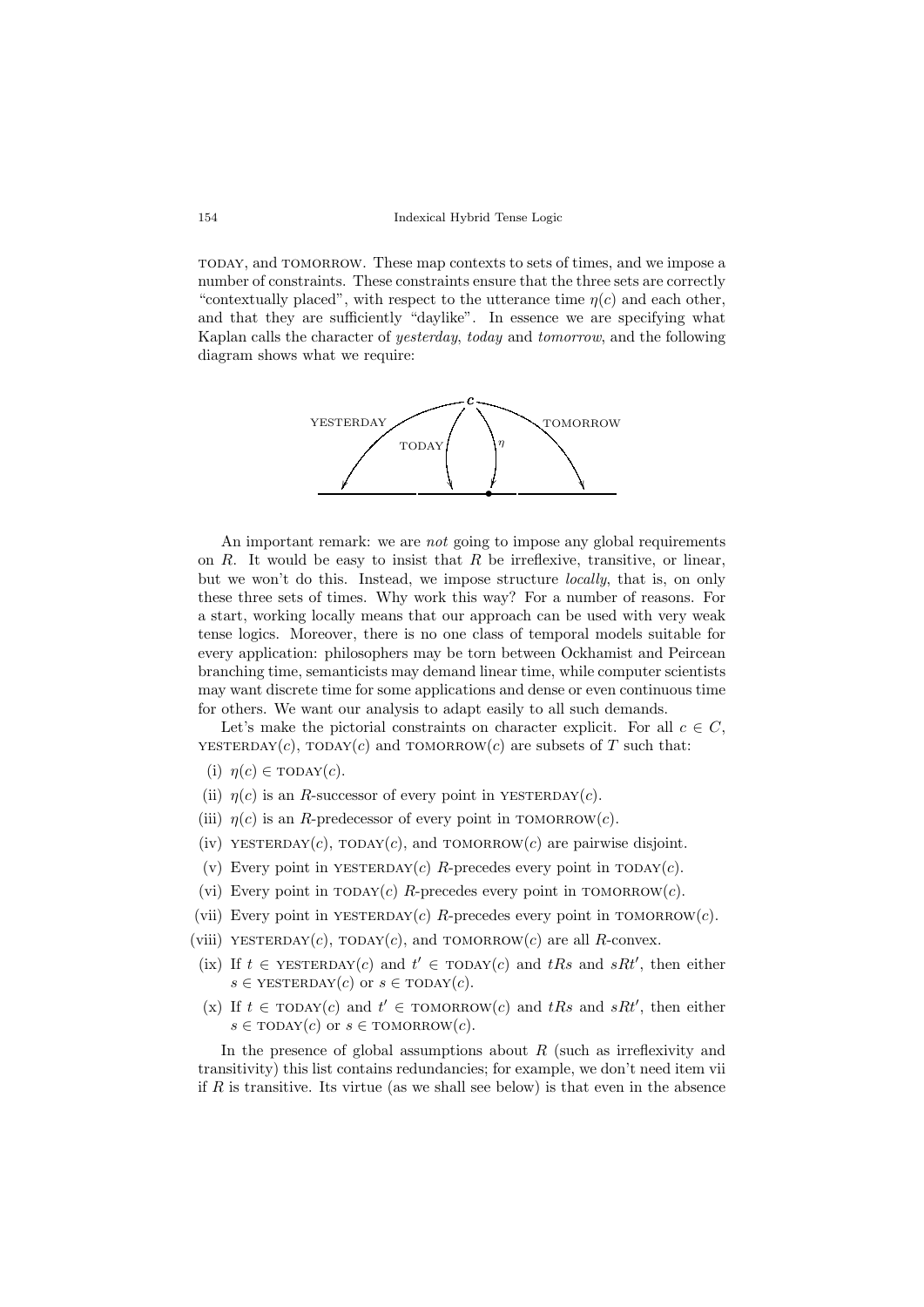of such assumptions it imposes enough constraints to support interesting local inferences about contextuality.

Models for our expanded language simply build in this extra structure. That is, a contextual model is now an 8-tuple

 $\mathfrak{M} = (T, R, V, C, \eta, \text{YESTERDAY}, \text{TODAY}, \text{TOMORROW}).$ 

and it only remains to specify the valuation for our three new atomic symbols:

- (i)  $V(c, y \in \text{seterday}) = \text{YESTERDAY}(c),$
- (ii)  $V(c, today) = \text{TOPAY}(c),$
- (iii)  $V(c, tomorrow) = \text{TONORROW}(c)$ .

So what about completeness? Let us us first deal with logical validity. We define  $K_h^t(now, yesterday, today, tomorrow)$  to be  $K_h^t(now)$  augmented with all instances of the following axioms. That is, we extend our tableau system by allowing any of the following formulas to be freely introduced in the course of tableau construction:

| Now Placement<br>$now \rightarrow today$<br>$tomorrow \rightarrow Pnow$                                                                                                                                     | <b>Disjointness</b><br>$today \rightarrow \neg to morrow$<br>$today \rightarrow \neg yesterday$<br>$y \in \text{seterday} \rightarrow \neg \text{tomorrow}$ |
|-------------------------------------------------------------------------------------------------------------------------------------------------------------------------------------------------------------|-------------------------------------------------------------------------------------------------------------------------------------------------------------|
| One Step Alignment<br>$today \rightarrow G\neg yesterday$<br>$tomorrow \rightarrow G \neg today$                                                                                                            | Two Step Alignment<br>$tomorrow \rightarrow G\neg yesterday$                                                                                                |
| Convexity<br>$P \text{ } y$ esterday $\wedge \text{ } F$ yesterday $\rightarrow \text{ } y$ esterday<br>$P$ today $\wedge$ F today $\rightarrow$ today<br>$Ptomorrow \wedge Fromorrow \rightarrow tomorrow$ | No Gaps<br>$Py \in \text{S}$ $\wedge$ Ftoday $\rightarrow$ yesterday $\vee$ today<br>$P$ today $\land$ F tomorrow $\rightarrow$ today $\lor$ tomorrow       |

These axioms correspond in an obvious way to the ten requirements we demand of our character functions. Indeed—because of the clarity of the correspondences involved—it would be straightforward to impose even less structure simply by dropping suitable axioms. For example, for some applications we might want to think of all three days as points, in which case we would simply drop the Convexity and No Gaps axioms. But in any case, adding all the above axioms results in logical completeness with respect to context structures as defined by the ten constraints on character.

But now for the key issue: how do we get contextual completeness? Exactly as we did before. Let

 $K_h^t(now, yesterday, today, tomorrow) + now$ 

be  $K_h^t$ (now, yesterday, today, tomorrow) extended by insisting that the tableau construction for a formula  $\phi$  starts with  $\mathbb{Q}_k(now \wedge \phi)$  at the root node, or equivalently, with  $\mathbb{Q}_k$  now at the root node and  $\mathbb{Q}_k \phi$  immediately afterwards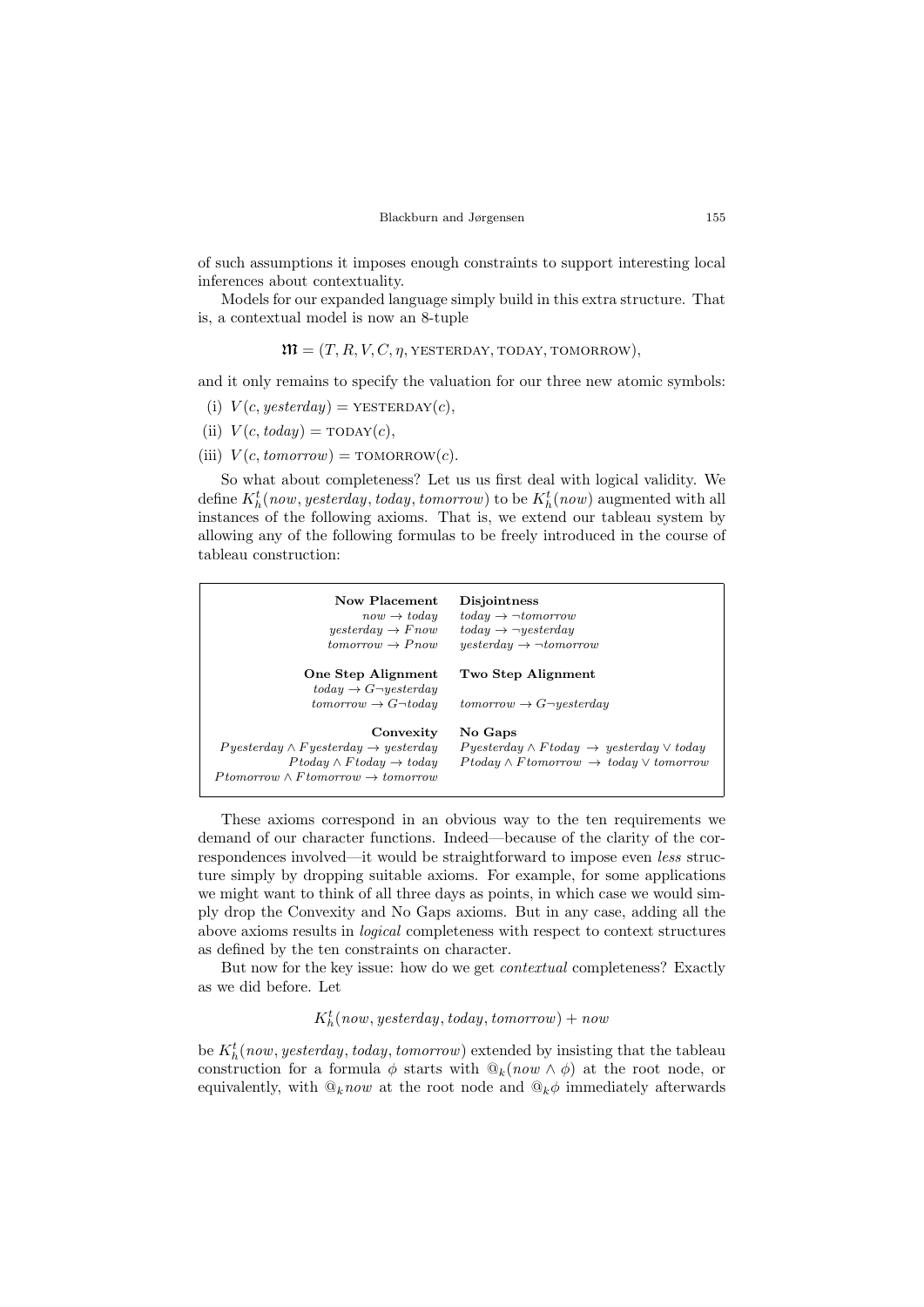(as before, k is a nominal not occuring in  $\phi$ ). Informally, just as with  $K_h^t(now)$ + now, contextual validity is captured by asserting Now! at the start of tableaux construction. And a little reflection shows why this must be so. If we utter Now! in a context, then modus ponens fires the Now Placement axioms and we immediately infer that It's Today!, that It's not Yesterday! and that It's not Tomorrow! And (just glance through the axiom list) modus ponens and modus tollens keep firing until we have full information about the relative location and structure of the three days. To put it another way: now is the only bridge we require between realms of logical and contextual validity. Uttering now nails  $\eta(c)$  firmly into the temporal flow, and *yesterday*, today, and tomorrow line up obediently around it.

Here is an example of the system in action. We shall show that in any context of utterance, it is impossible to satisfy

### $F(westerdam \wedge Niels-die).$

Here is the required tableau:

|            | $\mathbb{Q}_k$ now                              |                          |
|------------|-------------------------------------------------|--------------------------|
|            | 2 $\mathcal{Q}_k F(yesterday \wedge Niels-die)$ |                          |
|            | $3 \mathcal{Q}_k$ Fi                            | 2. F Elimination         |
|            | $4 \mathcal{Q}_i(yesterday \wedge Niels-die)$   | 2. F Elimination         |
|            | $5 \ Q_i$ <i>yesterday</i>                      | $4, \wedge Elimination$  |
|            | $6 \, \mathcal{Q}_i$ Niels-die                  | $4, \wedge Elimination$  |
|            | $7 \mathcal{Q}_k(now \rightarrow today)$        | Now Placement axiom      |
|            | $8 \mathcal{Q}_k$ today                         | 1,7, Modus Ponens        |
|            |                                                 | One Step Alignment axiom |
|            | 10 $\mathbb{Q}_k$ G $\neg$ yesterday            | 8,9, Modus Ponens        |
|            | 11 $\mathcal{Q}_i$ -yesterday                   | $3, 10, G$ Propogation   |
| $12 \perp$ |                                                 | 5.11                     |

**Theorem 4.1** Let  $\Lambda$  be  $K_h^t$ (now, yesterday, today, tomorrow) extended with pure axioms, and let  $\Lambda$ +now be its contextualized counterpart. Then  $\Lambda$ +now is contextually complete with respect to the same class of models that  $\Lambda$  is logically complete for.

Proof. As we have already informally discussed, beginning the tableau construction with  $\mathbb{Q}_k now$  and  $\neg \mathbb{Q}_k \phi$  is all that needs to be done to test  $\phi$  for contextual rather than logical validity. The claim about completeness for pure logics  $\Lambda$  is just the familiar point that properly designed hybrid proof systems are complete for any pure extension of the minimal logic.  $\Box$ 

But the previous theorem is only a partial analog of Theorem [3.7.](#page-9-3) In our earlier work on  $K_h^t(now) + now$  we obtained not merely general completeness results but also general results concerning complexity and tableau termination. With the richer language, however, matters are more complicated: the computational consequences of our use of axioms for character is unclear. But for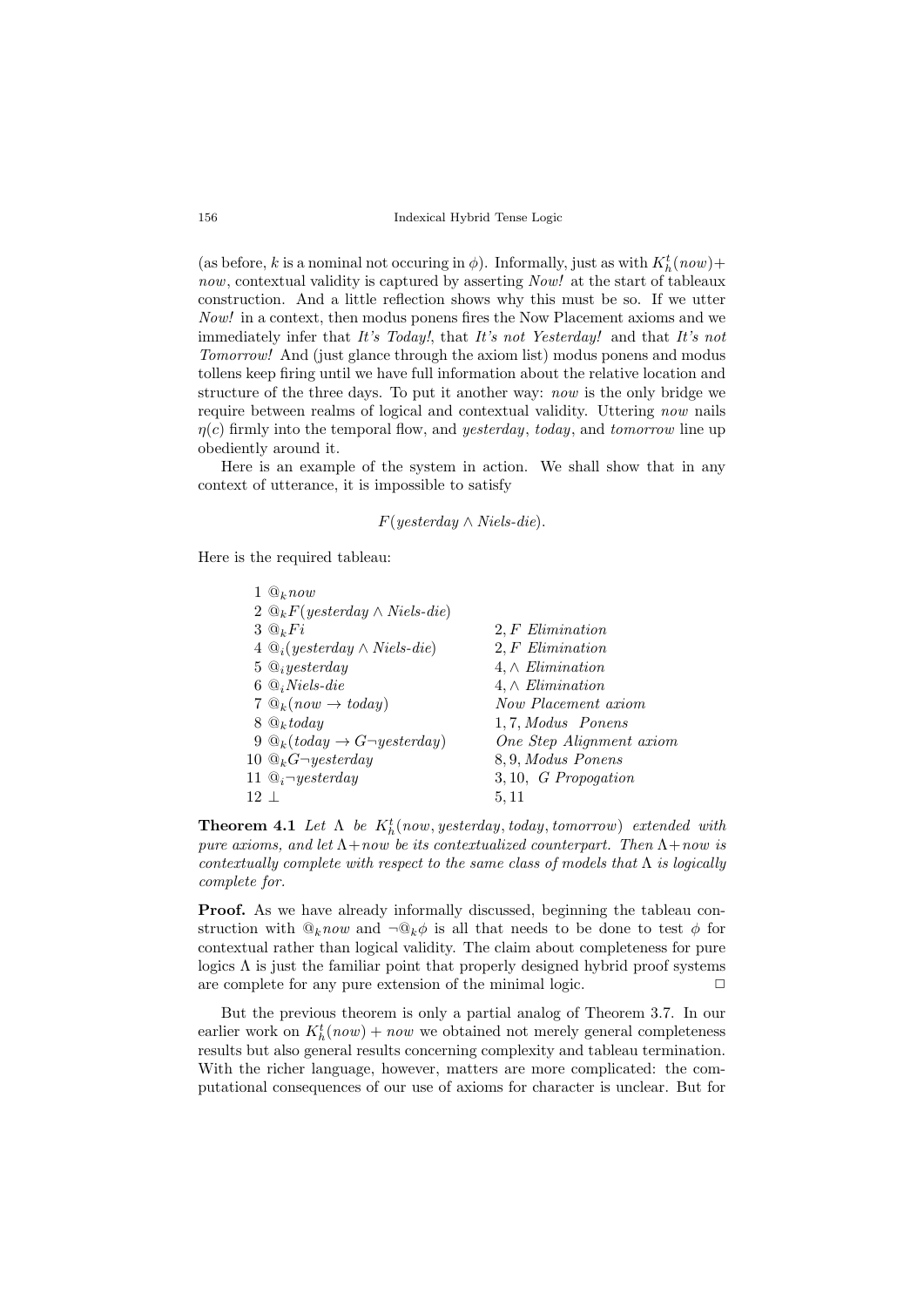some classes of commonly used models (such as those based on linear frames) more can be said. Here's an example.

Nowadays modal logicians often add A, the universal modality, as a new primitive, to logics they find interesting:  $A\phi$  asserts that  $\phi$  holds at all points in a model. But on some classes of model A may be definable using the tense operators. For example, when working with transitive linear models,  $A\phi$  is definable as  $H\phi \vee \phi \vee G\phi$ . This leads to the following:

**Theorem 4.2** Let M be a class of models on which the universal modality is definable in terms of the tense operators. Then the complexity of the satisfiability problem for  $K_h^t$ (now, yesterday, today, tomorrow) is the same as the complexity satisfiability problem for  $K_h^t$  over M, and so is the satisfiability problem for  $K_h^t(now, yesterday, today, tomorrow) + now.$ 

**Proof.** Let's first treat  $K_h^t(now, yesterday, today, tomorrow)$  satisfiability. Let Character be the conjunction of the character axioms listed above. Then observe that  $K_h^t(now, yesterday, today, tomorrow)$  satisfying a formula  $\phi$  is the same as satisfying the conjunction

## $\phi \wedge A$ (Character).

That is, we are relying on the universal modality to appropriately constrain the denotations of the day-indexicals, and clearly it is strong enough do this.

Now, by assumption, A is definable using the tense operators, but we said nothing about how complex this definition was (some definitions might lead to blowups in formula size). But this is irrelevant: Character is a fixed formula, thus A(Character) has constant size, and so we have that the length of  $\phi \wedge$ A(Character) depends only on the length of  $\phi$ . So we have polynomial time reduced satisfiability for  $K_h^t(now, yesterday, today, tomorrow)$  to satisfiability for  $K_h^t(now)$ , and (by replacing all occurrences of now and  $\mathbb{Q}_{now}$  using some fresh nominal  $k$ , as in the proof of Theorem [3.7\)](#page-9-3) this in turn reduces essentially to  $K_h^t$  satisfiability over M.

As for  $K_h^t(now, yesterday, today, tomorrow) + now satisfiability, here the$ task is to satisfy  $\phi$  in some model at the utterance time. But this simply means: find a model for now  $\wedge \phi$ . But this is a  $K_h^t(now, yesterday, today, tomorrow)$ satisfiability task.  $\Box$ 

## 5 Concluding Remarks

In this paper we have shown how to incorporate the temporal indexicals now, yesterday, today and tomorrow into hybrid tense logic and have provided completeness theorems for both ordinary logical validity and the Kamp-Kaplan notion of contextual validity. Our analyses have been modular. Perhaps most importantly, the bridge between logical and contextual validity has been provided in a uniform way for both the now language, and the stronger language containing yesterday, today and tomorrow; in both cases, simply adding the utterance now as an additional contextual axiom is enough to lift us from logical to contextual validities. Furthermore, the local approach we adopted when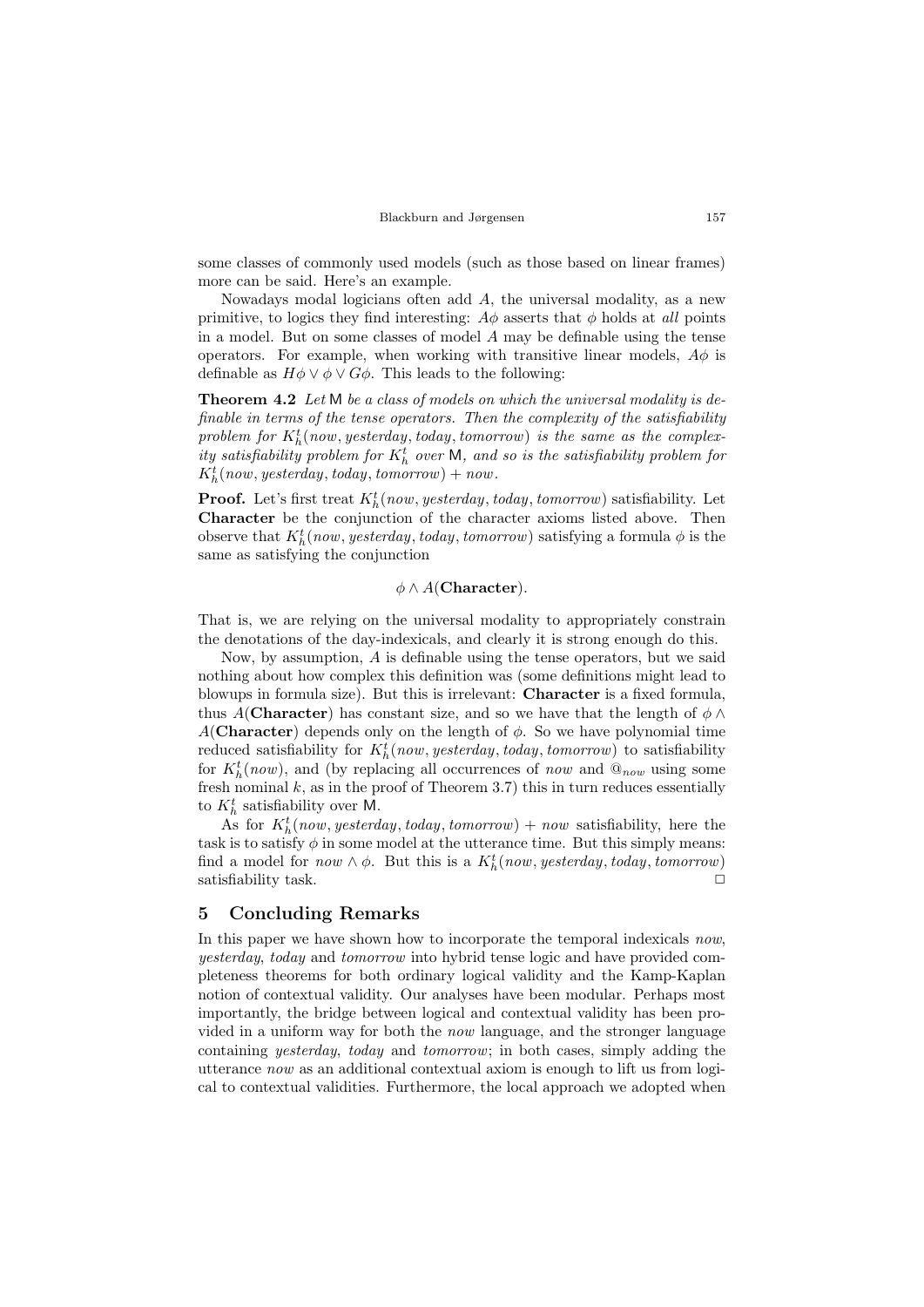introducing the character constraints on yesterday, today and tomorrow means that our results are compatible with a wide range of global assumptions about the structure of time. Finally, the fact we are working in hybrid logic means that our tableau systems can easily be strengthened (with the help of pure axioms) from the minimal tense logic (no conditions on  $R$ ) to more temporally interesting classes of models, such as strict partial orders or strict total orders—or, indeed, even to the richer setting of interval-based logic.

But in our view hybrid logic has helped in a less obvious but no less important way. We believe that some work in the Kamp-Kaplan tradition has gone astray by using contextual semantics to simulate temporal reference in a rather artificial way; see van Benthem [\[1\]](#page-14-9) for a detailed critique of this tendency. Using hybrid logic avoids this pitfall: it provides the tools required to tackle temporal reference head on. But this means that we can use Kamp-Kaplan semantics for the purpose for which it was originally intended, and for which it is best suited: handling indexicality. In our view, hybrid logic is capable of bringing clarity and simplicity to this interesting but complex area, and we hope to substantiate this claim in future work.

#### Acknowledgments

We would like thank the three anonymous referees for their comments on an earlier version of this paper.

## References

- <span id="page-14-9"></span>[1] Benthem, J. V., Tense logic and standard logic, Logique et Analyse 20 (1977), pp. 395– 437.
- <span id="page-14-2"></span>[2] Blackburn, P., Tense, Temporal Reference and Tense Logic, Journal of Semantics 11 (1994), pp. 83–101.
- <span id="page-14-5"></span>[3] Blackburn, P., Internalizing labelled deduction, Journal of Logic and Computation 10 (2000), pp. 137–168.
- <span id="page-14-3"></span>[4] Blackburn, P. and B. T. Cate, Pure Extensions, Proof Rules, and Hybrid Axiomatics, Studia Logica 84 (2006), pp. 277–322.
- <span id="page-14-6"></span>[5] Bolander, T. and P. Blackburn, Termination for hybrid tableaus, Journal of Logic and Computation 17 (2007), pp. 517–554.
- <span id="page-14-4"></span>[6] Bräuner, T., "Hybrid Logic and Its Proof-Theory," Springer, Heidelberg, 2011.
- <span id="page-14-7"></span>[7] Burgess, J., Basic tense logic, in: Gabbay and Guenthner, editors, Handbook of Philosophical Logic, Volume 2, Reidel, 1984 pp. 89–133.
- <span id="page-14-8"></span>[8] Cate, B. T., "Model Theory for Extended Modal Languages," Ph.D. thesis, ILLC, University of Amsterdam (2004).
- <span id="page-14-0"></span>[9] Kamp, H., Formal Properties of 'Now', Theoria 37 (1971), pp. 237–273.
- <span id="page-14-1"></span>[10] Kaplan, D., Demonstratives: An Essay on the Semantics, Logic, Metaphysics, and Epistemology of Demonstratives and Other Indexicals, in: J. Almog, J. Perry and H. Wettstein, editors, Themes from Kaplan, Oxford University Press, Oxford, New York, 1989 pp. 481–564.

## Appendix

Below are the hybrid tableau rules assumed in this paper; they are tense-logical versions of those introduced in Blackburn [\[3\]](#page-14-5). Here  $s, t$ , and  $u$  range over ordinary nominals and now, while  $\alpha$  is used to indicate that a new (ordinary)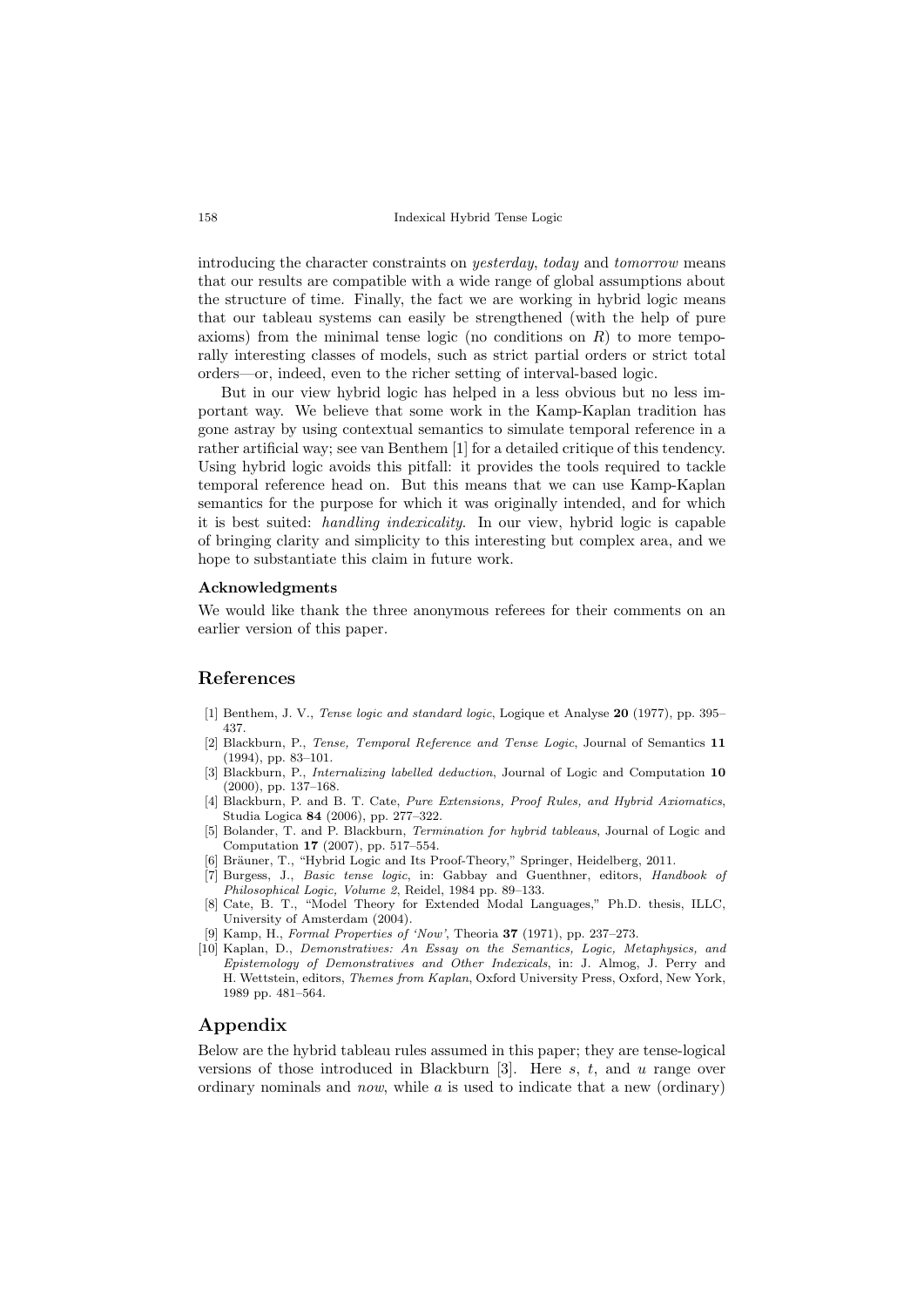#### Blackburn and Jørgensen 159

nominal is being introduced. A formula  $\phi$  is (logically) provable using this tableau system iff a closed tableau for  $\neg \mathbb{Q}_i \phi$  can be constructed, where i is a nominal not occurring in  $\phi$ . When axioms are introduced onto a tableau branch they are first prefixed by  $\mathbb{Q}_i$ , where i can be any nominal already occurring on that branch. While we hope this appendix is reasonably self-contained, some readers may find it useful to consult Blackburn [\[3\]](#page-14-5), which contains several examples of tableau proofs, and a completeness proof for the minimal (modal) logic and all pure axiomatic extensions.

| $\frac{@_{s}\neg\phi}{\neg @_{s}\phi}$ [¬]                                                                                       | $\frac{\neg @_{s} \neg \phi}{\textcircled{a}_{s} \phi} \varphi$                                                                                                                                                                                                                                                                         |
|----------------------------------------------------------------------------------------------------------------------------------|-----------------------------------------------------------------------------------------------------------------------------------------------------------------------------------------------------------------------------------------------------------------------------------------------------------------------------------------|
| $\frac{@_{s}(\phi\wedge\psi)}{@_{s}\phi}$ [^]<br>$@_{s}\psi$                                                                     | $\frac{\neg \mathbb{Q}_s(\phi \land \psi)}{\neg \mathbb{Q}_s \phi \quad   \quad \neg \mathbb{Q}_s \psi}$ [ $\neg \land$ ]                                                                                                                                                                                                               |
| $\frac{\textcircled{\tiny 0}_s\textcircled{\tiny 0}_t\phi}{\textcircled{\tiny 0}_t\phi}$ [@]                                     | $\frac{\neg \mathbb{Q}_s \mathbb{Q}_t \phi}{\neg \mathbb{Q}_t \phi} [\neg \mathbb{Q}]$                                                                                                                                                                                                                                                  |
| $\frac{{@_{s}}P\phi}{{@_{s}}Pa}$ [P]<br>$@_{a}\phi$                                                                              | $\frac{\neg \mathbb{Q}_s P \phi \quad \mathbb{Q}_s P t}{\neg \mathbb{Q}_t \phi} \ [\neg P]$                                                                                                                                                                                                                                             |
| $\frac{\textcircled{\scriptsize{0}}_{s}H\phi\quad \textcircled{\scriptsize{0}}_{s}Pt}{\textcircled{\scriptsize{0}}_{t}\phi}$ [H] | $\frac{\neg \mathbb{Q}_s H \phi}{\mathbb{Q}_s Pa} [\neg H]$<br>$\neg$ Q <sub>a</sub> $\phi$                                                                                                                                                                                                                                             |
| $\frac{@sF\phi}{@sFa}$ [F]<br>$@_{a}\phi$                                                                                        | $\frac{\neg \mathbb{Q}_s F \phi \quad \mathbb{Q}_s F t}{\neg \mathbb{Q}_t \phi} \ [\neg F]$                                                                                                                                                                                                                                             |
| $\frac{{@_{s}G\phi \quad @_{s}Ft}}{@_{t}\phi} \ [G]$                                                                             | $\frac{\neg \mathbb{Q}_s G \phi}{\mathbb{Q}_s Fa} [\neg G]$<br>$\neg$ <b>Q</b> <sub>a</sub> $\phi$                                                                                                                                                                                                                                      |
|                                                                                                                                  | $\frac{{@_s}Pt}{@_sPu}\text{ } \left[ P\text{-Bridge} \right] \quad \frac{{@_s}Ft}{@_sFu}\text{ } \left[ F\text{-Bridge} \right] \quad \frac{{@_s}Pt}{@_sFx}\text{ } \left[ P\text{-Trans} \right] \quad \frac{{@_s}Ft}{@_tFs}\text{ } \left[ P\text{-Trans} \right] \quad \frac{{@_s}Ft}{@_tPs}\text{ } \left[ F\text{-Trans} \right]$ |
| $\frac{[s \text{ on branch}]}{\mathbb{Q}_s s}$ [Ref]                                                                             | $\frac{\mathbb{Q}_t s}{\mathbb{Q}_s t}$ [Sym] $\frac{\mathbb{Q}_s t}{\mathbb{Q}_s \phi}$ [Nom]                                                                                                                                                                                                                                          |

Here's a first example of the system in action. In this paper, when discussing yesterday, today, and tomorrow we introduced two axioms governing what we call One Step Alignment:  $today \rightarrow G\rightarrow y \rightarrow g$  and  $tomorrow \rightarrow G\rightarrow today$ . Conspicuous by their absence are their backward-looking counterparts, namely  $today \rightarrow H \rightarrow to morrow$  and  $y \rightarrow H \rightarrow to day$ . But both are provable (by essentially identical proofs). Here's an example: